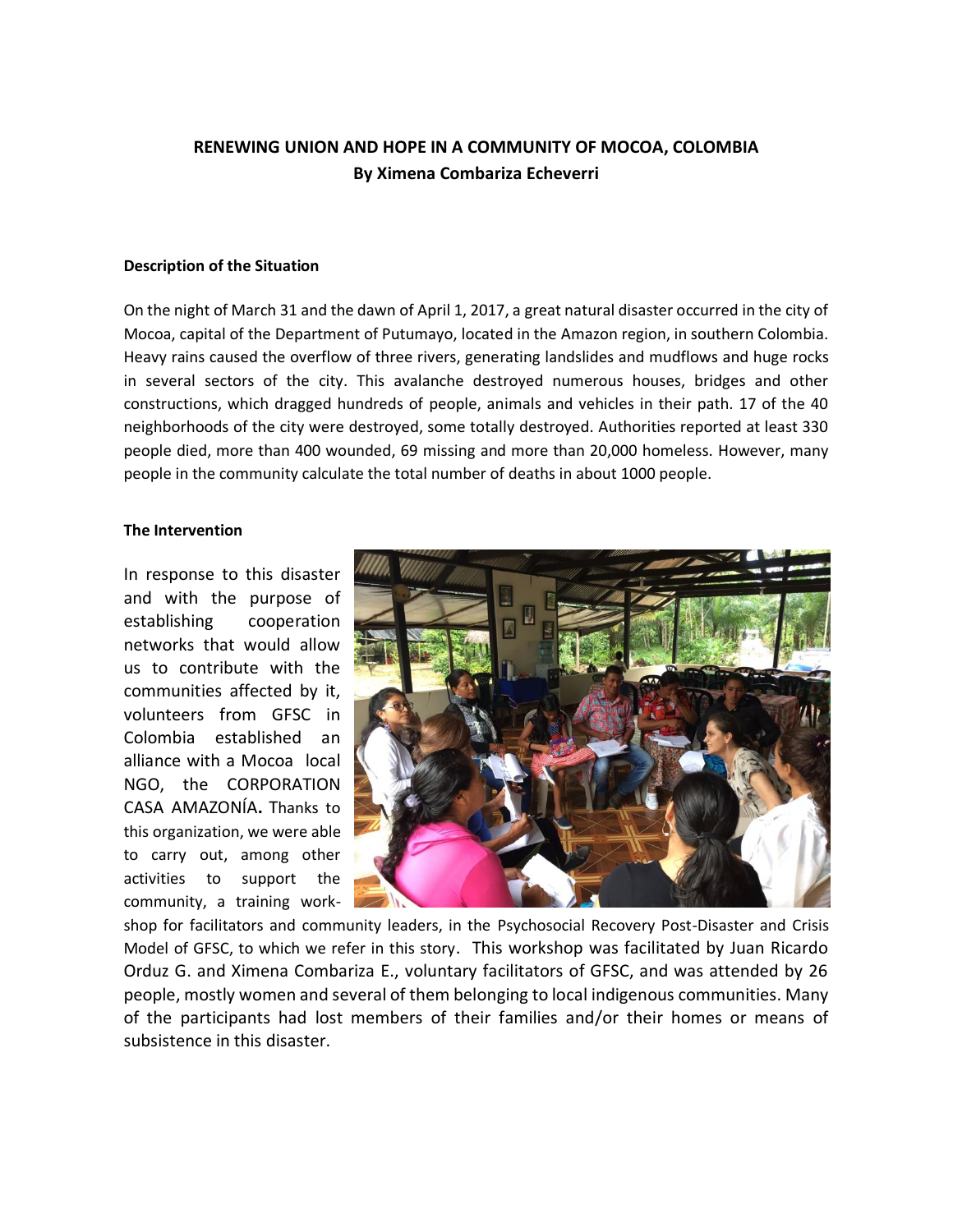## **Summary of Results**

At the end of the workshop, all the people repeatedly expressed to the facilitators and the organizers their gratitude for having had the opportunity to participate in this activity, said they felt better about the losses they had lived and with new desires to work to move forward, through the projects groups that they designed, such as: "The Mocoa Resilient Network" and "The Family Integration Project".



The facilitators were able to observe, at the end of this activity, many expressions of joy, affection and mutual support among the participants. It was very touching to see them and listen to them singing in unison and with smiles on their faces various local songs referring to the love of their own land and to hope.

We also know that the CASA AMAZONIA work team has given support and follow-up to the aforementioned projects, as well as has helped these people in obtaining basic resources to restart their productive activities, all of which have contributed to the emotional and social recovery of these local leaders and their families.

## **Reflection of the Author**

This experience allowed me to observe, once again, the great capacity of resilience that human beings have. Although in some people this capacity seems to be hidden or weakened, it reappears and is strengthened by having the opportunity to recognize it, in the midst of a safe emotional environment, such as a workshop of this type, in which people can feel accompanied, supported and identified with others who live similar situations.

I could also confirm that promoting the search for post-disaster recovery as a community and not individually is a powerful factor in healing and disposition to action in search of lost well-being.